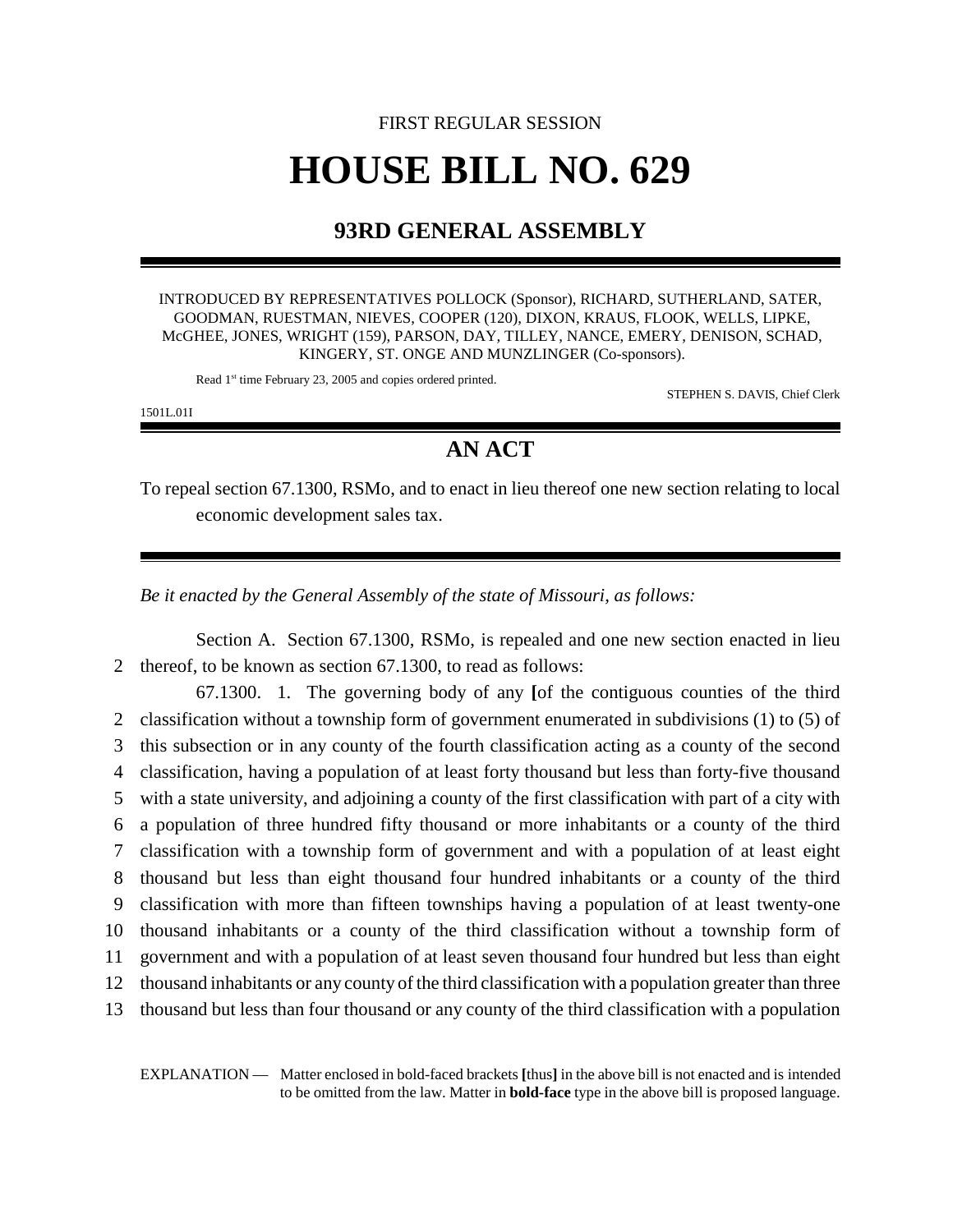greater than six thousand one hundred but less than six thousand four hundred or any county of the third classification with a population greater than six thousand eight hundred but less than seven thousand or any county of the third classification with a population greater than seven thousand eight hundred but less than seven thousand nine hundred or any county of the third classification with a population greater than eight thousand four hundred sixty but less than eight thousand five hundred or any county of the third classification with a population greater than nine thousand but less than nine thousand two hundred or any county of the third classification with a population greater than ten thousand five hundred but less than ten thousand six hundred or any county of the third classification with a population greater than twenty-three thousand five hundred but less than twenty-three thousand seven hundred or a county of the third classification with a population greater than thirty-three thousand but less than thirty-four thousand or a county of the third classification with a population greater than twenty thousand eight hundred but less than twenty-one thousand or a county of the third classification with a population greater than fourteen thousand one hundred but less than fourteen thousand five hundred or a county of the third classification with a population greater than twenty thousand eight hundred fifty but less than twenty-two thousand or a county of the third classification with a population greater than thirty-nine thousand but less than forty thousand or a county of the third classification with a township form of organization and a population greater than twenty-eight thousand but less than twenty-nine thousand or a county of the third classification with a population greater than fifteen thousand but less than fifteen thousand five hundred or a county of the third classification with a population greater than eighteen thousand but less than nineteen thousand seventy or a county of the third classification with a population greater than thirteen thousand nine hundred but less than fourteen thousand four hundred or a county of the third classification with a population greater than twenty-seven thousand but less than twenty-seven thousand five hundred or a county of the first classification without a charter form of government and a population of at least eighty thousand but not greater than eighty-three thousand or a county of the third classification with a population greater than fifteen thousand but less than fifteen thousand nine hundred without a township form of government which does not adjoin any county of the first, second or fourth classification or a county of the third classification with a population greater than twenty-three thousand but less than twenty-five thousand without a township form of government which does not adjoin any county of the second or fourth classification and does adjoin a county of the first classification with a population greater than one hundred twenty thousand but less than one hundred fifty thousand or in any county of the fourth classification acting as a county of the second classification, having a population of at least forty-eight thousand or any governing body of a municipality located in any of such counties**] county or municipality within a county** may impose, by ordinance or order, a sales tax on all retail sales made in such county or municipality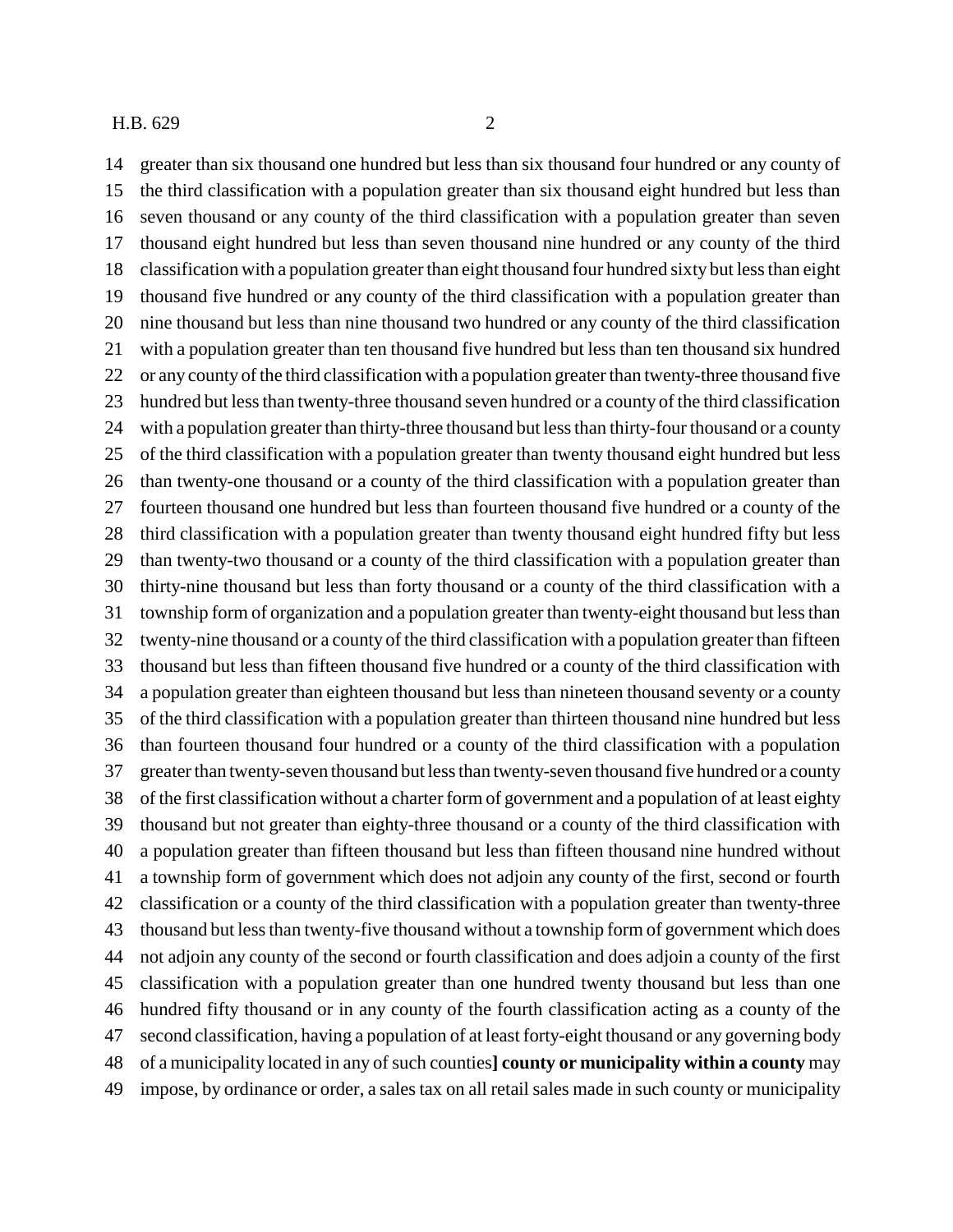H.B. 629 3

which are subject to taxation pursuant to the provisions of sections 144.010 to 144.525, RSMo**[**:

 (1) A county with a population of at least four thousand two hundred inhabitants but not more than four thousand five hundred inhabitants;

- (2) A county with a population of at least four thousand seven hundred inhabitants but not more than four thousand nine hundred inhabitants;
- (3) A county with a population of at least seven thousand three hundred inhabitants but not more than seven thousand six hundred inhabitants;
- (4) A county with a population of at least ten thousand one hundred inhabitants but not more than ten thousand three hundred inhabitants; and
- (5) A county with a population of at least four thousand three hundred inhabitants but not more than four thousand five hundred inhabitants**]**.
- 2. The maximum rate for a sales tax pursuant to this section shall be one percent for municipalities and one-half of one percent for counties.

 3. The tax authorized by this section shall be in addition to any and all other sales taxes allowed by law, except that no ordinance or order imposing a sales tax pursuant to the provisions of this section shall be effective unless the governing body of the county or municipality submits to the voters of the county or municipality, at a regularly scheduled county, municipal or state general or primary election, a proposal to authorize the governing body of the county or municipality to impose a tax. Any sales tax imposed pursuant to this section shall not be authorized for a period of more than five years.

- 4. Such proposal shall be submitted in substantially the following form:
- Shall the (**[**city, town, village**] municipality** or county) of ............. impose a sales tax of ............. (insert amount) for the purpose of economic development in the (**[**city, town, village**] municipality** or county)?
- 74  $\Box$  YES  $\Box$  NO
- 

 If a majority of the votes cast on the proposal by the qualified voters voting thereon are in favor of the proposal, then the ordinance or order and any amendments thereto shall be in effect on the first day of the second quarter after the director of revenue receives notice of adoption of the tax. If a majority of the votes cast by the qualified voters voting are opposed to the proposal, then the governing body of the county or municipality shall not impose the sales tax authorized in this section until the governing body of the county or municipality resubmits another proposal to authorize the governing body of the county or municipality to impose the sales tax authorized by this section and such proposal is approved by a majority of the qualified voters voting thereon; however no such proposal shall be resubmitted to the voters sooner than twelve months from the date of the submission of the last such proposal.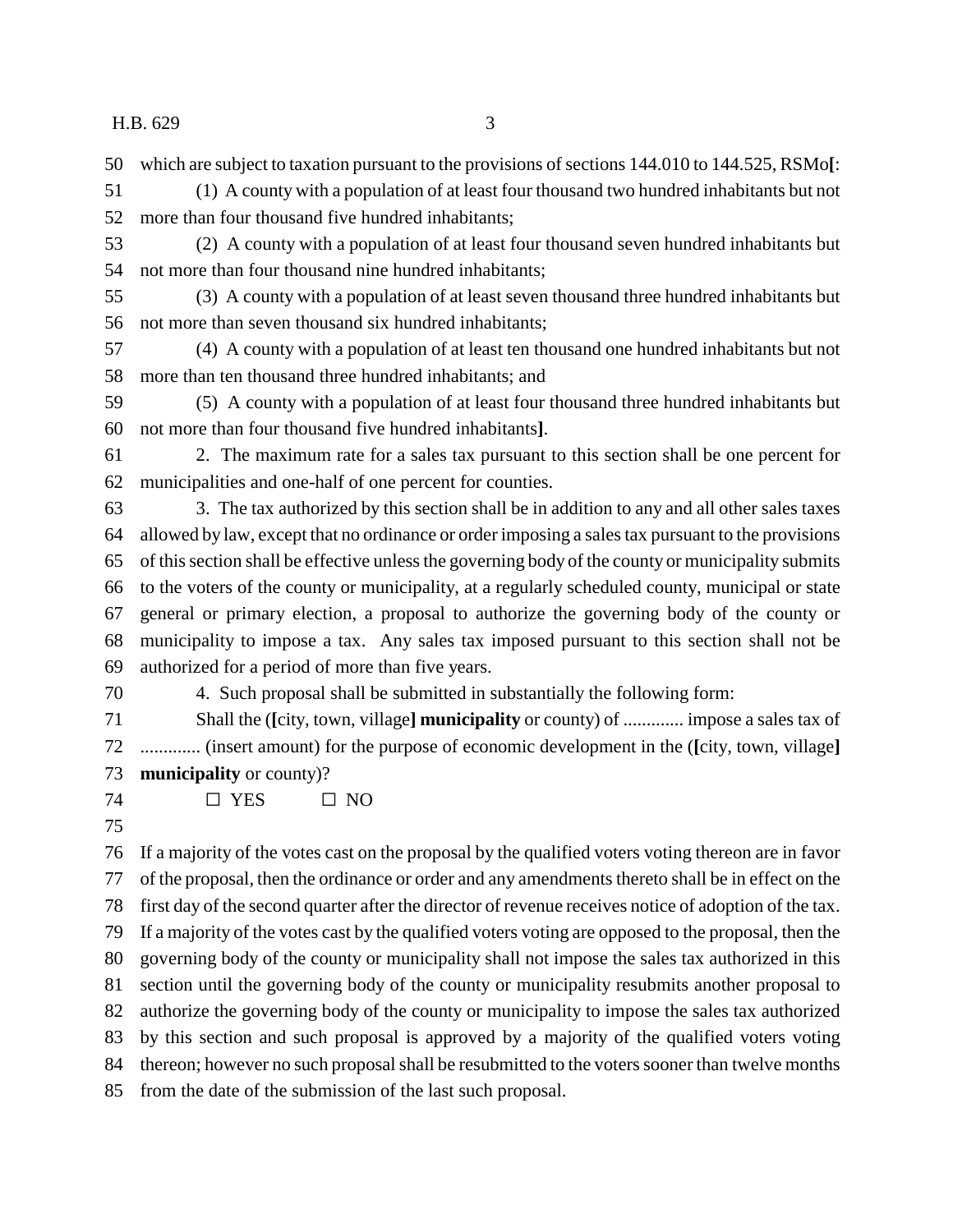## H.B. 629 4

 5. All revenue received by a county or municipality from the tax authorized pursuant to the provisions of this section shall be deposited in a special trust fund and shall be used solely for economic development purposes within such county or municipality for so long as the tax shall remain in effect.

 6. Once the tax authorized by this section is abolished or is terminated by any means, all funds remaining in the special trust fund shall be used solely for economic development purposes within the county or municipality. Any funds in such special trust fund which are not needed for current expenditures may be invested by the governing body in accordance with applicable laws relating to the investment of other county or municipal funds.

 7. All sales taxes collected by the director of revenue pursuant to this section on behalf of any county or municipality, less one percent for cost of collection which shall be deposited in the state's general revenue fund after payment of premiums for surety bonds as provided in section 32.087, RSMo, shall be deposited in a special trust fund, which is hereby created, to be known as the "Local Economic Development Sales Tax Trust Fund".

 8. The moneys in the local economic development sales tax trust fund shall not be deemed to be state funds and shall not be commingled with any funds of the state. The director of revenue shall keep accurate records of the amount of money in the trust fund and which was collected in each county or municipality imposing a sales tax pursuant to this section, and the records shall be open to the inspection of officers of the county or municipality and the public.

 9. Not later than the tenth day of each month the director of revenue shall distribute all moneys deposited in the trust fund during the preceding month to the county or municipality which levied the tax. Such funds shall be deposited with the county treasurer of each such county or the appropriate municipal officer in the case of a municipal tax, and all expenditures of funds arising from the local economic development sales tax trust fund shall be by an appropriation act to be enacted by the governing body of each such county or municipality. Expenditures may be made from the fund for any economic development purposes authorized in the ordinance or order adopted by the governing body submitting the tax to the voters.

113 10. The director of revenue may authorize the state treasurer to make refunds from the amounts in the trust fund and credited to any county or municipality for erroneous payments and overpayments made, and may redeem dishonored checks and drafts deposited to the credit of such counties and municipalities.

117 11. If any county or municipality abolishes the tax, the county or municipality shall notify the director of revenue of the action at least ninety days prior to the effective date of the repeal and the director of revenue may order retention in the trust fund, for a period of one year, of two percent of the amount collected after receipt of such notice to cover possible refunds or overpayment of the tax and to redeem dishonored checks and drafts deposited to the credit of